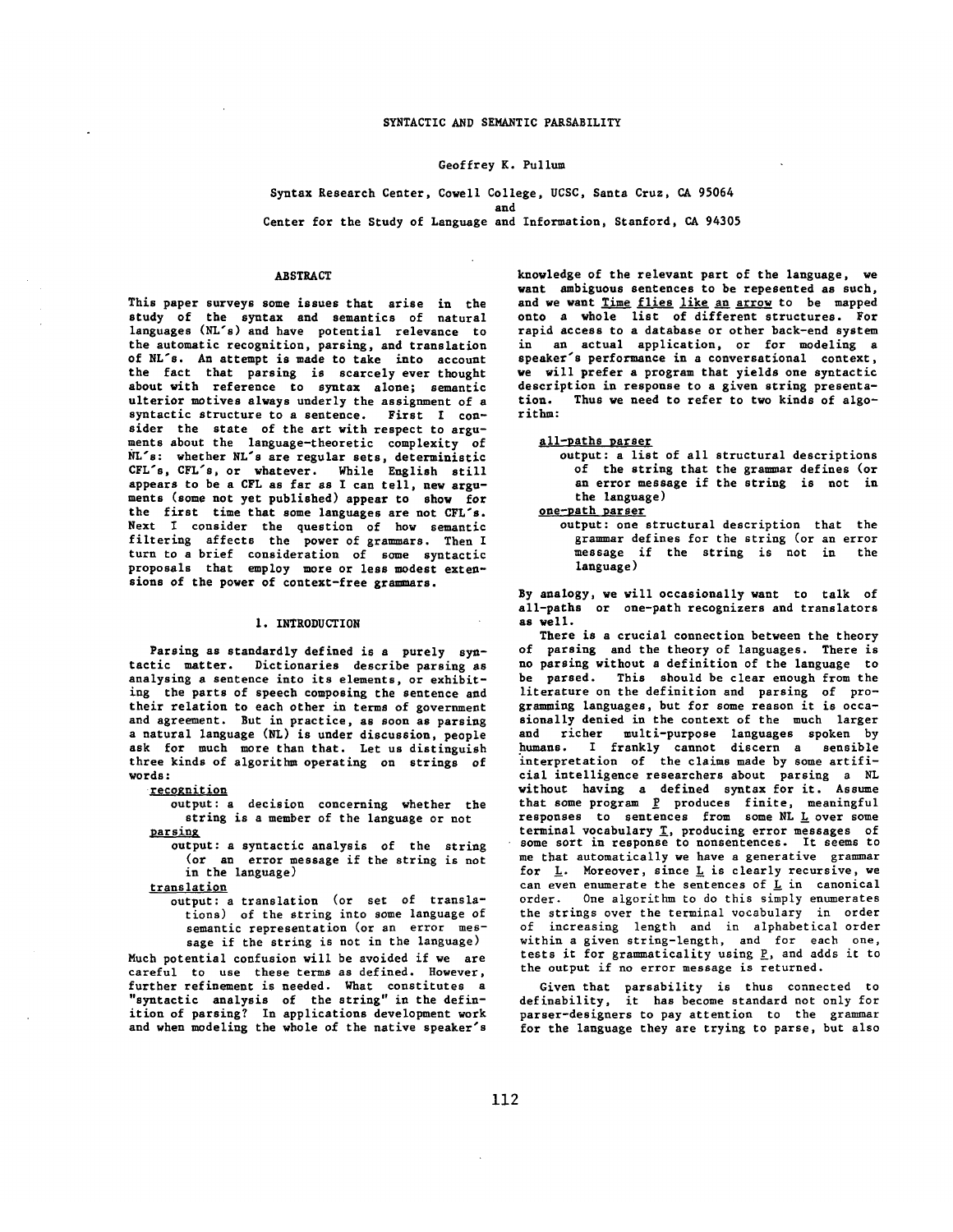for linguists to give some thought to the parsability claims entailed by their linguistic theory. This is all to the good, since it would hardly be sensible for the study of NL's to proceed for ever in isolation from the study of ways in which they can be used by finite organisms.

Since 1978, following suggestions by Stanley Peters, Aravind Joshi, and others, developed most notably in the work of Gerald Gazdar, there has been a strong resurgence of the idea that contextfree phrase structure grammars could be used for the description of NL's. A significant motivation for the original suggestions was the existence of already known high-efficiency algorithms (recognition in deterministic time proportional to the cube of the string length) for recognizing and parsing context-free languages (CFL's).

This was not, however, the motivation for the interest that signficant numbers of linguists began to show in context-free phrase structure grammars (CF-PSG's) from early 1979. Their motivation was in nearly all cases an interest sparked by the elegant solutions to purely linguistic problems that Gazdar and others began to put forward in various articles, initially unpublished working papers. We have now seen nearly half a decade of work using CF-PSG to successfully tackle problems in linguistic description (the Coordinate Structure Constraint (Gazdar 1981e), the English auxiliary system (Gazdar et al. 1982), etc.) that had proved somewhat recalcitrant even for the grossly more powerful transformational theories of grammar that had formerly dominated linguistics. The influence of the parsing argument on linguists has probably been overestimated. It seems to me that when Gazdar (1981b, 267) says

our grammars can be shown to be formally equivalent to what are known as the context-free phrase structure grammars [which] has the effect of making potentially relevant to natural language grammars a whole literature of *mathematical* results on the parsability and *learnability* of context-free phrase structure grammars

he is making a point exactly analogous to the one made by Robert Nozick in his book Anarchy, State and Utopia, when he says of a proposed social organization (1974, 302):

We seem to have a realization of the economists' model of a competitive market. This is most welcome, for it gives us immediate access to a powerful, elaborate, and sophisticated body of theory and analysis.

We are surely not to conclude from this remark of Nozick's that his libertarian utopia of interest groups competing for members is motivated solely by a desire to have a society that functions like a competitive market. The point is one of serendipity: if a useful theory turns out to be equivalent to one that enjoys a rich technical literature, that is very *fortunate,* because we may be able to make use of some of the results therein.

The idea of returning to CF-PSC as e theory of NL's looks retrogressive until one realizes that the arguments that had led linguists to consign

CF-PSG's to the scrap-heap of history can be shown to be fallacious (cf. especially Pullom and Gazdar (1982)). In view of that development, I think it would be reasonable for someone to ask whether we could not return all the way to finite-state grammars, which would give us even more efficient parsing (guaranteed deterministic linear time). It may therefore be useful if I briefly reconsider this question, first dealt with by Chomsky nearly thirty years ago.

## 2. COULD NL'S BE REGULAR SETS?

Chomsky's negative answer to this question was the correct one. Although his original argument in Syntactic Structures (1957) for the non-regular character of English was not given in anything like a valid form (cf. Daly 1974 for a critique), others can be given. Consider the following, patterned after a suggestion by Brandt Corstius (see Levelt 1974,  $25-26$ ). The set  $(1)$ :

## (1)  $\{a \text{ white male } (\text{whom a white male})^n \text{ (hired)}^n\}$ hired another white male  $| n > 0$

is the intersection of English with the regular set a white male (whom a white male)\* hired\* another white male. But (1) is not regular, yet the regular sets are closed under intersection; hence English is not regular. Q.E.D.

It is perfectly possible that some NL's happen not to present the inherently self-embedding configurations that make a language non-regular. Languages in which parataxis is used much more than hypotaxis (i.e. languages in which separate clauses are strung out linearly rather than embedded) are not at all uncommon. However, it should not be thought that non-regular configurations will be found to be rare in languages of the world. There are likely to be many languages that furnish better arguments for non-regular character than English does; for example, according to Hagege  $(1976)$ , center-embedding seems to be commoner and more acceptable in several Central Sudanic languages than it is in English. In Moru, we find examples such as this (slightly simplified from Hagege (1976, 200);  $xi$  is the possession marker for nonhuman nouns, and ro is the equivalent for human nouns):

(2) kokyE [toko [odrupi [ma ro] ro] ri] drate 1 2 3 3 2 1 dog wife brother me of of of is-dead "My brother's chief wife's black dog is dead."

The center-embedding word order here is the only one allowed; the alternative right-branching order ("dog chief-wife-of brother-of me-of"), which a regular grammar could handle, is ungrammatical. Presumably, the intersection of odrupi\* ma ro\* drate with Moru is

{odrupi ma ro drate  $| n > 0$ }

n n

(an infinite set of sentences with meanings like "My brother's brother's brother is dead" where n = **3).** This clearly non-regular, hence so is Moru.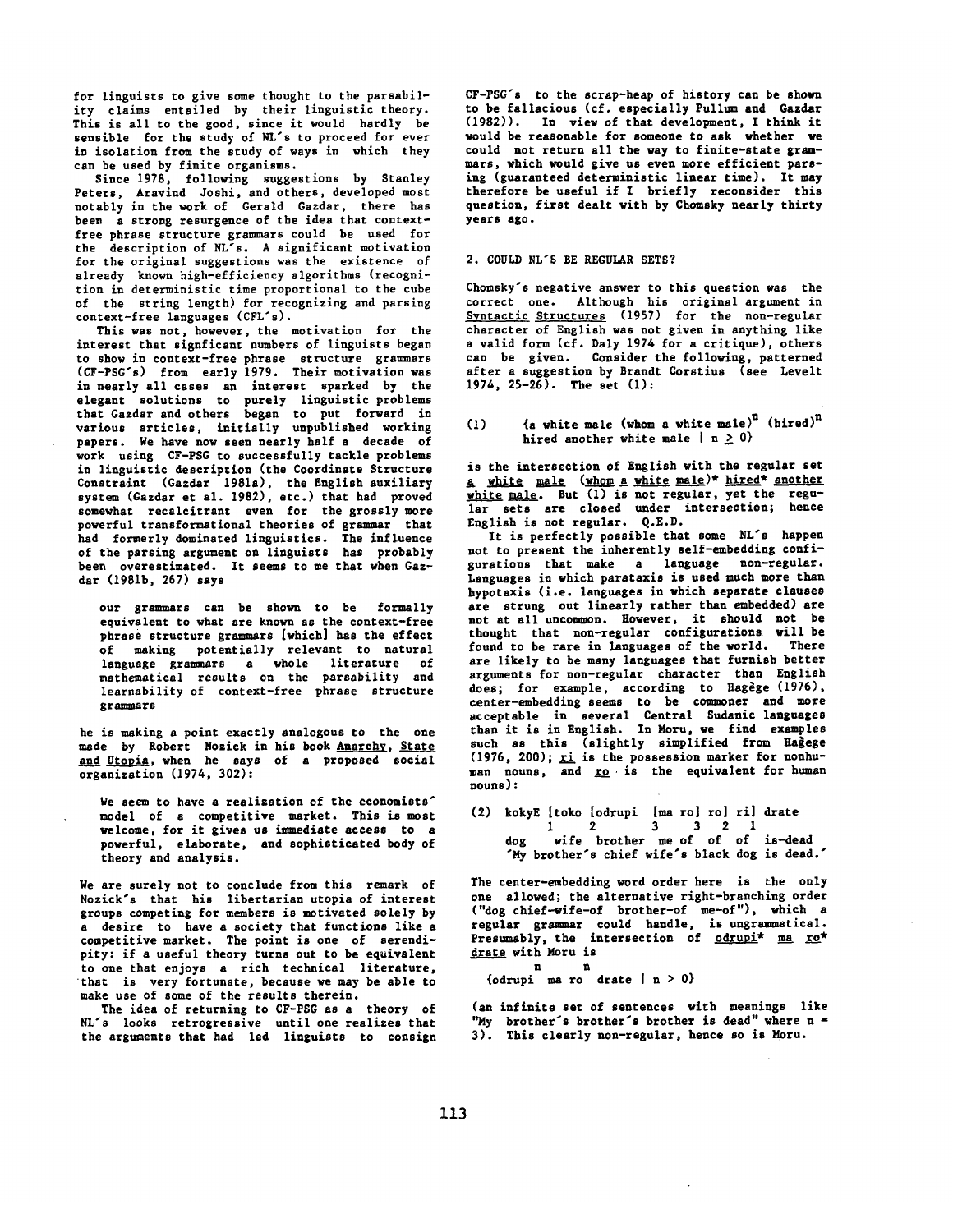The fact that NL's are not regular does not necessarily mean that techniques for parsing regular languages are irrelevant to NL parsing. Langendoen (1975) and Church (1980) have both, in rather different ways, proposed that hearers process sentences as if they were finite automata (or as if they were pushdown automata with a finite stack depth limit, which is weakly equivalent) rather than showing the behavior that would be characteristic of a more powerful device. To the extent that progress along these lines casts light on the human parsing ability, the theory of regular grammars and finite automata will continue to be important in the study of natural languages even though they are not regular sets.

The fact that NL's are not regular sets is both surprising and disappointing from the standpoint of parsahility. It is surprising because there is no simpler way to obtain infinite languages than to admit union, concatenation, and Kleene closure on finite vocabularies, and there is no apparent a priori reason why humans could not have been well served by regular languages. Expressibility considerations, for example, do not appear to be relevant: there is no reason why a regular language could not express any proposition expressible by a sentence of any finite-string-length language. Indeed, many languages provide ways of expressing sentences with self-embedding structure in nonself-embedding ways as well. In an SOV language like Korean, for example, sentences with the treestructure (3a) are also expressible with leftbranching tree-structure as shown in (3b).



Clearly such structural rearrangement will not alter the capacity of a language to express propositions, any more than an optimizing compiler makes certain programs inexpressible when it irons out true recursion into tail recursion wherever possible.

If NL's were regular sets, we know we could recognize them in deterministic linear time using the fastest and simplest abstract computing devices of all, finite state machines. However, there are much larger classes of languages that have linear time recognition. One such class is the deterministic context-free languages (DCFL's). It might be reasonable, therefore, to raise the question dealt with in the following section.

#### 3. COULD NL'S BE DCFL'S?

To the best of my knowledge, this question has never previously been raised, much less answered, in the literature of linguistics or computer science. Rich (1983) is not atypical in dismissing the entire literature on DCFL's without a glance on the basis of an invalid argument which is supposed to show that English is not even a CFL, hence a fortiori not a DCFL.

I should make it clear that the DCFL's are not just those CFL's for which someone has written a parser that is in some way deterministic. They are the CFL's that are accepted by some deterministic pushdown stack automaton. The term "deterministic parsing" is used in many different ways (cf. Marcus (1980) for an attempt to motivate a definition of determinism specifically for the parsing of NL's). For example, a translator system with a postprocessor to rank quantifier-scope ambiguities for plausibility and output only the highest-ranked translation might be described as deterministic, but there is no reason why the language it recognizes should he a DCFL; it might be any recursive language. The parser currently being implemented by the natural language team at HP Labs (in particular, by Derek Proudian and Dan Flickinger) introduces an interesting compromise between determinism and nondeterminism in that it ranks paths through the rule system so as to make some structural possibilities highly unlikely ones, and there is a toggle that can be set to force the output to contain only likely parses. When this option is selected, the parser runs faster, but can still show ambiguities when both readings are defined as likely. This is an intriguing development, but again is irrelevant to the language-theoretic question about DCFL status that I am raising.

It would be an easy slip to assume that NL's cannot be DCFL's on the grounds that English is well known to be ambiguous. We need to distinguish carefully between ambiguity and inherent ambiguity. An inherently ambiguous language is one such that all of the grammars that weakly generate it are ambiguous. LR grammars are never ambiguous; but the LR grammars characterize exactly the set of DCFL's, hence no inherently ambiguous language is a DCFL. But it has never been argued, as far as I know, that English as a stringset is inherently ambiguous. Rather, it has been argued that a descriptively adequate grammar for it should, to account for semantic intuitions, be ambiguous. But obviously, a DCFL can have an ambiguous grammar. In fact, <u>all</u> languages have ambiguous grammars. (The proof is trivial. Let w be a string in a language  $L$  generated by a grammar  $G$  with initial symbol  $\underline{S}$  and production set  $\underline{P}$ . Let  $\underline{B}$  be a nonterminal not used by G. Construct a new grammar G" with production set  $\underline{P}^* = \underline{P}$  U  $(\underline{S} \dashrightarrow \underline{B}, \underline{B} \dashrightarrow \underline{w})$ .  $G'$  is an ambiguous grammar that assigns two structural descriptions to w.)

The relevance of this becomes clear when we observe that in natural language processing applications it is often taken to be desirable that a parser or translator should yield just a single analysis of an input sentence. One can imagine an impemented natural language processing system in which the language accepted is described by an ambiguous CF-PSG but is nonetheless (weakly) a DCFL. When access to all possible analyses of an input is desired (say, in development work, or when one wants to take no risks in using a database front end), an all-paths parser/translator is used, but when quick-and-dirty responses are required, at the risk of missing certain potential parses of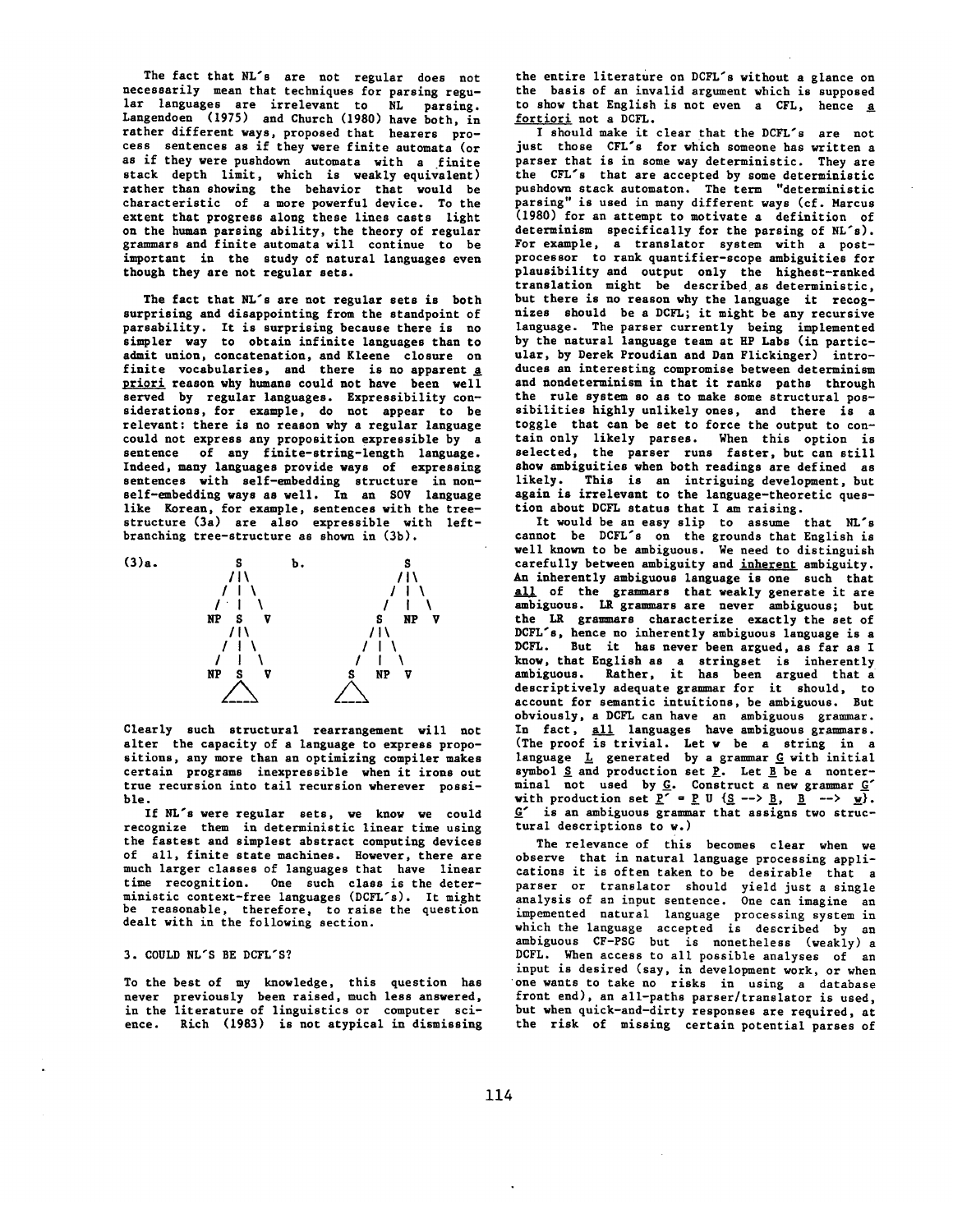ambiguous strings, this is replaced by a deterministic one-path parser. Despite the difference in results, the language analyzed and the grammar used could be the same.

The idea of a deterministic parser with an ambiguous grammar, which arises directly out of what has been done for programming languages in, for example, the Yacc system (Johnson 1978), is explored for natural languages in work by Fernando Pereira and Stuart Shieber. Shieber (1983) describes an implementation of a parser which uses an ambiguous grammar but parses deterministically. The parser uses shift-reduce scheduling in the manner proposed by Pereira (1984). Shieber (1983, i16) gives two rules for resolving conflicts between parsing actions:

- (I) Resolve shift-reduce conflicts by shifting.
- (If) Resolve reduce-reduce conflicts by performing the longer reduction.

The first of these is exactly the same as the one given for Yacc by Johnson (1978, 13). The second is more principled than the corresponding Yacc rule, which simply says that a rule listed earlier in the grammar should take precedence over a rule listed later to resolve a reduce-reduce conflict. But it is particularly interesting that the two are in practice equivalent in all sensible cases, for reasons I will briefly explain.

A reduce-reduce conflict arises when a string of categories on the stack appears on the right hand side of two different rules in the grammar. If one of the reducible *sequences* is longer than the other, it must properly include the other. But in that case the prior application of the properly including rule is mandated by an extension into parsing theory of the familiar rule interaction principle of Proper Inclusion Precedence, due originally to the ancient Indian grammarian Panini (see Pullum 1979, 81-86 for discussion *and* references). Thus, if a rule  $NP$  -->  $NP$  PP were ordered before a rule  $VP$  -->  $Y$   $NP$  PP in the list accessed</u></u></u> by the parser, it would be impossible for the sequence "NP PP" ever to appear in a VP, since it would always be reduced to NP by the earlier rule; the VP rule is useless, and could have been left out of the grammar. But if the rule with the prop-<br>erly including expansion "V NP PP" is ordered erly including expansion "V NP PP" is ordered first, the NP rule is not useless. A string "V NP PP PP", for example, could in principle be reduced to "V NP PP" by the NP rule and then to "VP" by the VP rule. Under a principle of rule interaction made explicit in the practice of linguists, therefore, the proposal made by Pereira and Shieber can be seen to be largely equivalent to the cruder Yacc resolution procedure for *deterministic* parsing with ambiguous grammars.

Techniques straight out of programming *language*  and compiler design may, therefore, be of considerable interest in the context of natural *language processing* applications. Indeed, Shieber goes so far as to suggest psycholinguistic implications. He considers the,class of "garden-path sentences" such as those in (4).

(4) The diners hurried through their meal were annoyed.

That shaggy-looking sheep should be sheared is important.

On these, his parser fails. Strictly speaking, therefore, they indicate that the language parsed is not the same under the one-path and the allpaths parsers. But interestingly, human beings are prone to fail just as badly as Shieber's parser on sentences such as these. The trouble with these *cases* is that they lack the prefix property---that is, they have an initial proper substring which is a sentence. (From this we know that English does not *have* an LR(0) grammar, incidentally.) English *speakers* tend to mis-parse the prefix as a sentence, and baulk at the remaining portion of the string. We might think of *characterizing* the notion "garden-path sentence" in a rigorous and non-psychological way in terms of an all-paths parser and a deterministic one-path parser for the given language: the garden path *sentences* are just those that parse under the former but fail under the latter.

To say that there might be an appropriate deterministic parser for English that fails on certain sentences, thus defining them as garden-path sentences, is not to deny the existence of a deterministic pushdown automaton that accepts the whole of English, garden-path sentences included, it is an open question, as far as I can see, whether English as a whole is weakly a DCFL. The likelihood that the answer is positive is increased by the results of Bermudez (1984) concerning the remarkable power and richness of many classes of deterministic parsers for subsets of the CFL's.

If the answer were indeed positive, we would *have* some interesting corollaries. To take just one example, the intersection between two dialects of English that were both DCFL's would itself be a DCFL (since the DCFL's are closed under intersection). This seems right: if your dialect and mine share enough for us to communicate without hindrance, and both our dialects *are* DCFL's, it would *be* peculiar indeed if our shared set of mutually agreed-upon sentences was not a DCFL. Yet with the CFL's in general we do not have such a result. Claiming merely that English dialects are CFL's would not rule out the strange situation of having a pair of dialects, both CFL's, such that the intersection is not a CFL.

## 4. ARE ALL NL'S CFL'S?

More than a quarter-century of mistaken efforts have attempted to show that not all NL's are CFL's. This history is carefully reviewed by Pullum and *Gazdar* (1982). But there is no reason why future attempts should continue this record of failure. It is perfectly clear what sorts of data from a NL would show it to be *outside* the class of CFL's. For example, an infinite intersection with a regular set having the form of a triple-counting *language*  or a string matching *language* (Pullum 1983) would suffice. However, the new arguments for non-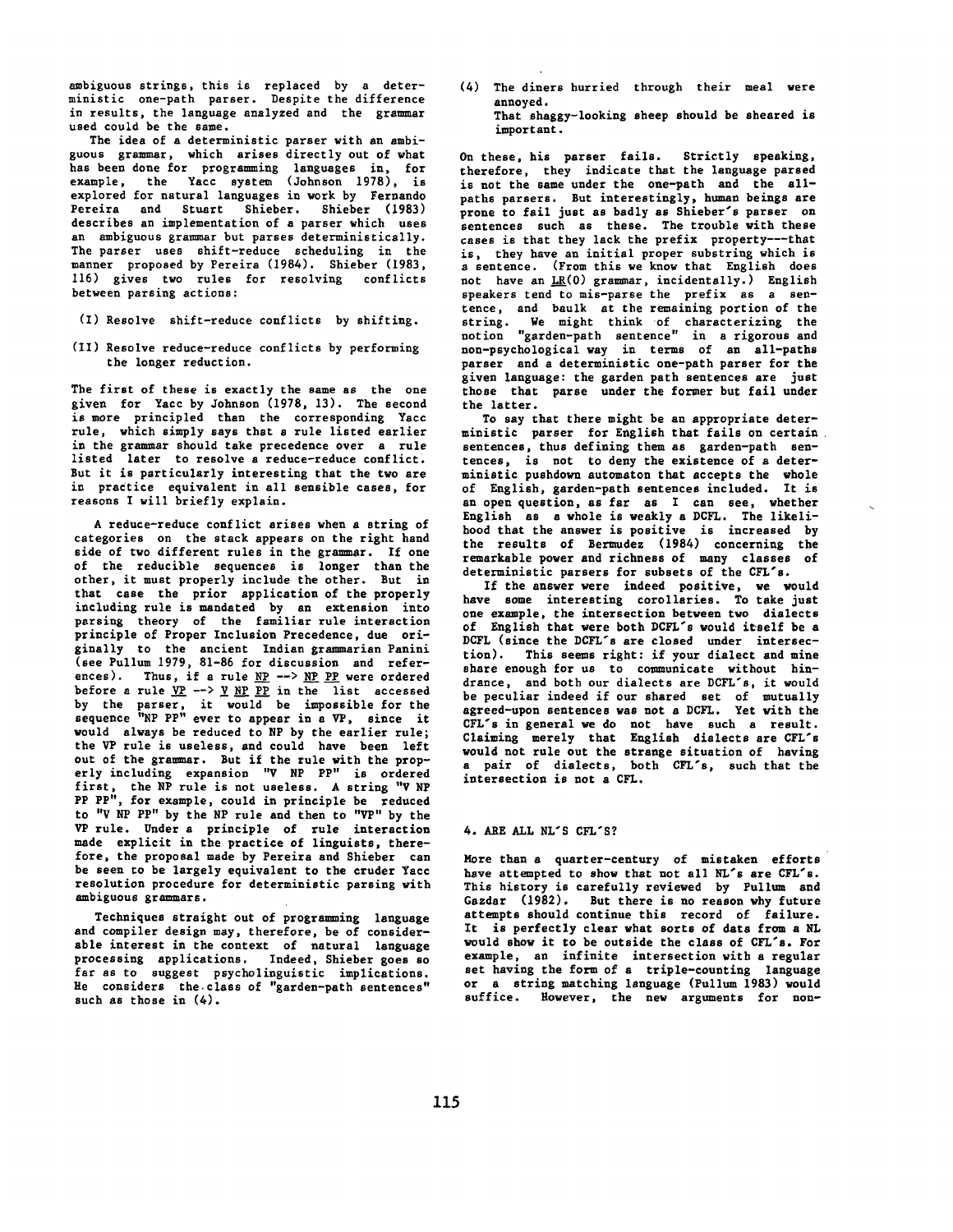context-freeness of English that have appeared between 1982 and the present all seem to be quite wide of the mark.

Manaster-Ramer (1983) points to the contemptuous reduplication pattern of Yiddish-influenced English, and suggests that it instantiates an infinite string matching language. But does our ability to construct phrases like Manaster-Ramer Schmanaster-Ramer (and analogously for any other word or phrase) really indicate that the syntax of English constrains the process? I do not think so. Manaster-Ramer is missihg the distinction between the structure of a language and the culture of verbal play associated with it. I can speak in rhyming couplets, or with adjacent word-pairs deliberately Spoonerized, or solely in sentences having an even number of words, if I wish. The structure of my language allows for such games, but does not legislate regarding them.

Higginbotham (1984) presents a complex pumpinglemma argument on the basis of the alleged fact that sentences containing the construction  $\underline{a}$  N such that S always contain an anaphoric pronoun within the clause S that is in syntactic agreement with the noun N. But his claim is false. Consider a phrase like any society such that more people get divorced than get married in an average year. This is perfectly grammatical, but has no overt anaphoric pronoun in the <u>such that</u> clause. (A similar example is concealed elsewhere in the text of this paper.)

Langendoen and Postal (1984) consider sentences like Joe was talking about some bourbon-lover, but WHICH bourbon-lover is unknown, and argue that a compound noun of any length can replace the first occurrence of <u>bourbon-lover</u> provided the same string is substituted for the second occurrence as well. They claim that this yields an infinite string matching language extractable from English through intersection with a regular set. But this argument presupposes that the ellipsis in WHICH bourbon-lover [Joe was talking about] must find its antecedent in the current sentence. This is **not**  so. Linguistic accounts of anaphora have often been overly fixated on the intrasentential syntactic conditions on antecedent-anaphor pairings. Artificial intelligence researchers, on the other hand, have concentrated more on the resolution of anaphora within the larger context of the discourse. The latter emphasis is more likely to bring to our attention that ellipsis in one sentence can have its resolution through material in a preceding one. Consider the following exchange:

- (5)A: It looks like they're going to appoint another bourbon-hater as Chair of the Liquor Purchasing Committee.
	- **B:** Yes--even though Joe nominated some bourbon-lovers; but WHICH bourbon-hater is still unknown.

It is possible for the expression WHICH bourbonhater in B's utterance to be understood as WHICH bourbon-hater [they're going to appoint] despite the presence in the same sentence of a mention of bourbon-lovers. There is thus no reason to believe that Langendoen and Postal's crucial example type is syntactically constrained to take its antecedent from within its own sentence, even though that is the only interpretation that would occur to the reader when judging the sentence in isolation.

Nothing known to me so far, therefore, suggests that English is syntactically other than a CFL; indeed, I know of no reason to think it is not a deterministic CFL. As far as engineering is concerned, this means that workers in natural language processing and artificial intelligence should not overlook (as they generally do at the moment) the possibilities inherent in the technology that has been independently developed for the computer processing of CFL's, or the mathematical results concerning their structures and properties.

From the theoretical standpoint, however, a different issue arises: is the oontext-free-ness **of**  English just an accident, much like the accident it would be if we found that Chinese was regular? Are there other languages that genuinely show noncontext-free properties? I devote the next section to this question, because some very important results bearing on it have been reported recently. Since these results have not yet been published, I will have to summarize them rather abstractly, and cite forthcoming or in-preparation papers- for further details.

## 5. NON-CONTEXT-FREENESS IN NATURAL LANGUAGES

Some remarkable facts recently reported by Christopher Culy suggest that the African language Bambara (Mande family, spoken in Senegal, Mali, and Upper Volta by over a million speakers) may be a non-CYL. Culy notes that Bambara forms from noun stems compound words of the form "Noun-o-Noun" with the meaning "whatever <u>N</u>". Thus, given that <u>wulu</u> means "dog", wulu-o-wulu means "whatever dog." He then observes that Bambara also forms compound noun stems of arbitrary length; wulu-filela means "dogwatcher," wulu-nyinila means "dog-hunter," wulufilela-nyinila means "dog-watcher-hunter," and so on. From this it is clear that arbitrarily long words like wulu-filela-nyinila-o-wulu-filelanyinila "whatever dog-watcher-hunter" will be in the language. This is a realization of a hypothetical situation sketched by Langendoen (1981), in which reduplication applies to a class of stems that have no upper length bound. Culy (forthcoming) attempts to provide a formal demonstration that this phenomenon renders Bambara non-contextfree.

If Bambara turns out to have a reduplication rule defined on strings of potentially unbounded length, then so might other languages. It would be reasonable, therefore, *to investigate* the case of Engenni (another African language, in the Kwa family, spoken in Rivers State, Nigeria by about 12,000 people). Carlson (1983), citing Thomas (1978), notes that Engenni is reported to have a phrasal reduplication construction: the final phrase of the clause is reduplicated to indicate "secondary aspect." Carlson is correct in noting that if there is no grammatical upper bound to the length of a phrase that may be reduplicated, there is a strong possibility that Engenni could be shown to be a non-CFL.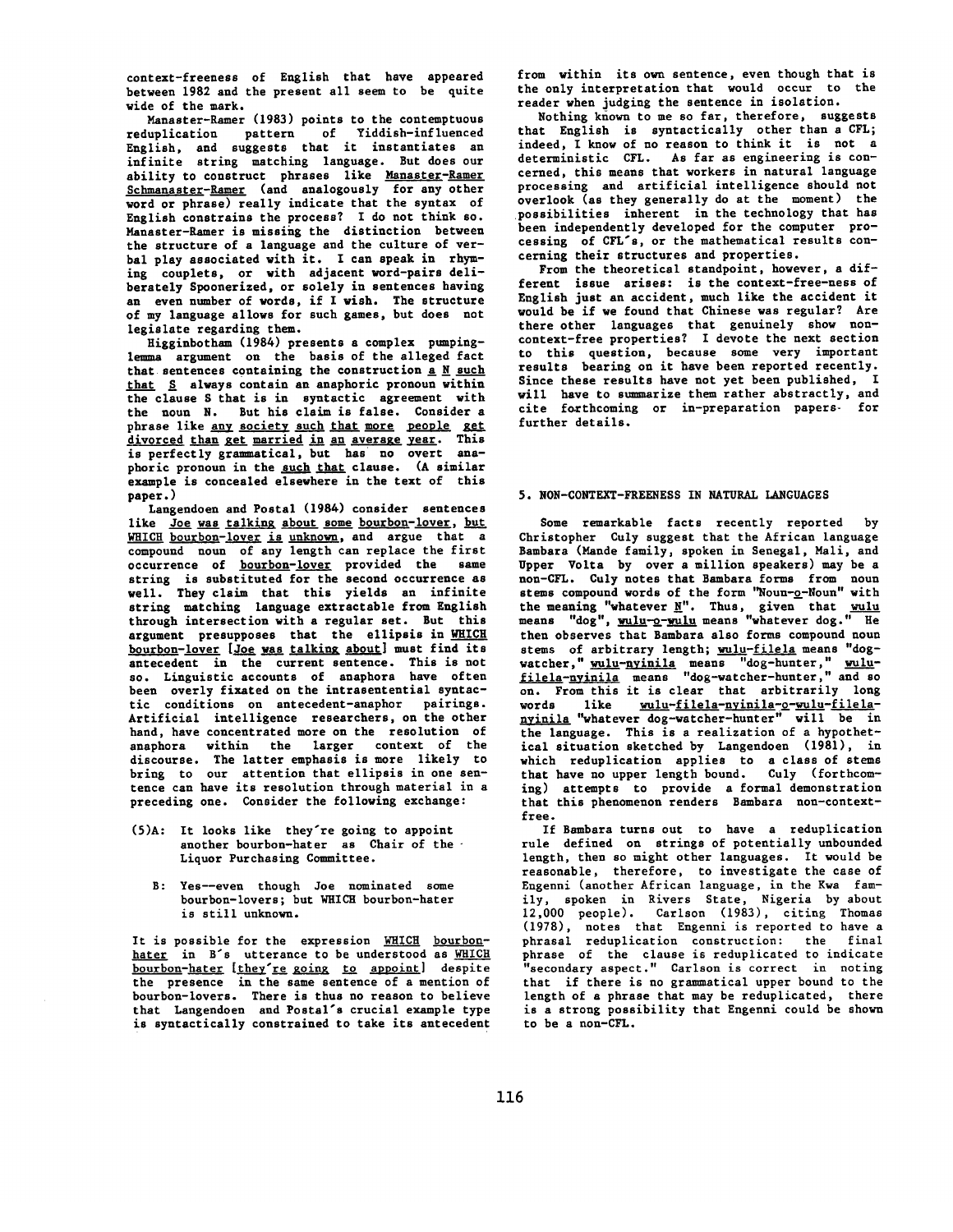But it is not only African languages in which relevant evidence is being turned up. Swiss German may be another case. In Swiss German, there is evidence of a pattern of word order in subordinate infinitival clauses that is very similar to that observed in Dutch. Dutch shows a pattern in which an arbitrary number of noun phrases (NP's) may be followed by a finite verb and an arbitrary number of nonfinite verbs, and the semantic relations between them exhibit a crossed serial pattern-- i.e. verbs further to the right in the string of verbs take as their objects NP's further to the right in the string of NP's. Bresnan et al. (1982) have shown that a CF-PSG could not assign such a set of dependencies syntactically, but as Pullum and Gazdar (1982, section 5) show, this does not make the stringset non-context-free. It is a semantic problem rather than a syntactic one. In Swiss German, however, there is a wrinkle *that*  renders the phenomenon syntactic: certain verbs demand dative rather than accusative case on their objects, as a matter of pure syntax. This pattern will in general not be one that a CF-PSC can describe. For example, if there are two verbs and  $\underline{v}^*$  and two nouns <u>n</u> and  $\underline{n}^*$ , the set

 $\{xy \mid x \text{ is in } (n, n')^* \text{ and } y \text{ is in } (v, v')^* \text{ and }$ for all  $\pm$ , if the i'th member of  $\underline{x}$  is n the i'th member of  $y$  is  $y$ }

is not a CFL. Shieber (1984) has gathered data from Swiss German to support a rigorously formulated argument along these lines that the language is indeed not a CFL because of this construction.

It is possible that other languages will have properties that render them non-context-free. One case discussed in 1981 in unpublished work by Elisabet Eugdahl and Annie Zaenen concerns Swedish. In Swedish, there are three grammatical genders, and adjectives agree in gender with the noun they *describe.* Consider the possibility of a "respectively"-sentence with a meaning like "The N1, N2, and N3 are respectively A1, A2, and A3," where NI, N2, and N3 have different genders end AI, A2, and A3 are required to agree with their corresponding nouns in gender. If the gender agreement were truly a syntactic matter (contra Pullum and Gazdar (1982, 500-501, note 12)), there could be an argument to be made that Swedish (or any language with these sort of facts) was not a CFL.

It is worth noting that arguments based on the above sets of facts have not yet been published for general scholarly scrutiny. Nonetheless, what I have seen convinces me that it is now very likely that we shall soon see a sound published demonstration that some natural language is non-contextfree. It is time to consider carefully what the implications are if this is true.

## 6. CONTEXT-FREE GRAMMARS AND SEMANTIC FILTERING

What sort of expressive power do we obtain by allowing the definition of a language to be given jointly by the syntax and the semantics rather than just by the syntax, so that the syntactic rules can generate strings judged ill-formed by native speakers provided that the semantic rules are unable to assign interpretations to them?

This idea may seem to have a long history, in view of the fact that generative grammarians engaged in much feuding in the seventies over the rival merits of grammars that let "semantic" factors constrain syntactic rules and grammars that disallowed this but allowed "interpretive rules" to filter the output of the syntax. But in fact, the sterile disputes of those days were based on a use of the term "semantic" that bore little relation to its original or current senses. Rules that operated purely on representations of sentence structure were called "semantic" virtually at whim, despite matching perfectly the normal definition of "syntactic" in that they concerned relations holding among linguistic signs. The disputes were really about differently ornamented models of syntax.

What I mean by semantic filtering my be illustrated by reference to the analysis of expletive NP's like there in Sag (1982). It is generally taken to be a matter of syntax that the dummy pronoun subject there can appear as the subject in sentences like There are some knives in the drawer but not in strings like \*There broke all existing records. Sag simply allows the syntax to generate structures for strings like the latter. He characterizes them as deviant by assigning to there a denotation (namely, an identity function on propositions) that does not allow it to combine with **the**  translation of ordinary VP's like broke all existing records. The VP are some knives in the drawer is assigned by the semantic rules a denotation the same as that of the sentence Some knives are in the drawer, so there combines with it and a sentence meaning is obtained. But <u>broke all existing</u><br><u>records</u> translates as a property, and no sentence meaning is obtained if it is given there as its subject. This is the sort of move that I will refer to as semantic filtering.

A question that seems never to have been considered carefully before is what kind of languages can be defined by providing a CF-PSG plus a set of semantic rules that leave some syntactically generated sentences without a sentence meaning as their denotation. For instance, in a system with a CF-PSG and a denotational semantics, can the set of sentences that get assigned sentence denotations be non-CF?

I am grateful to Len Schubert for pointing out to me that the answer is yes, and providing the following example. Consider the following grammar, composed of syntactic rules paired with semantic translation schemata.

| (6) | $S \rightarrow \ L R$ | F(L'(R'))       |
|-----|-----------------------|-----------------|
|     | L --> C               | C'              |
|     | R --> C               | c.              |
|     | $C \rightarrow a$     | a'<br>٠         |
|     | ር --> ъ               | ъ-              |
|     | $C \rightarrow AC$    | $G(C^{\prime})$ |
|     | ር --> Ъር              | $R(C^{\prime})$ |

Assume that there are two basic semantic types,  $\underline{A}$ and  $\underline{B}$ , and that  $\underline{a}^*$  and  $\underline{b}^*$  are constants denoting entities of types  $\underline{A}$  and  $\underline{B}$  respectively.  $\underline{F}$ ,  $\underline{G}$ , and are cross-categorial operators.  $\underline{F(X)}$  has the category of functions from  $\underline{X}$ -type things to  $\underline{B}$ -type things,  $C(\underline{X})$  has the category of functions from Atype things to  $\underline{X}$ -type things, and  $\underline{H}(\underline{X})$  has the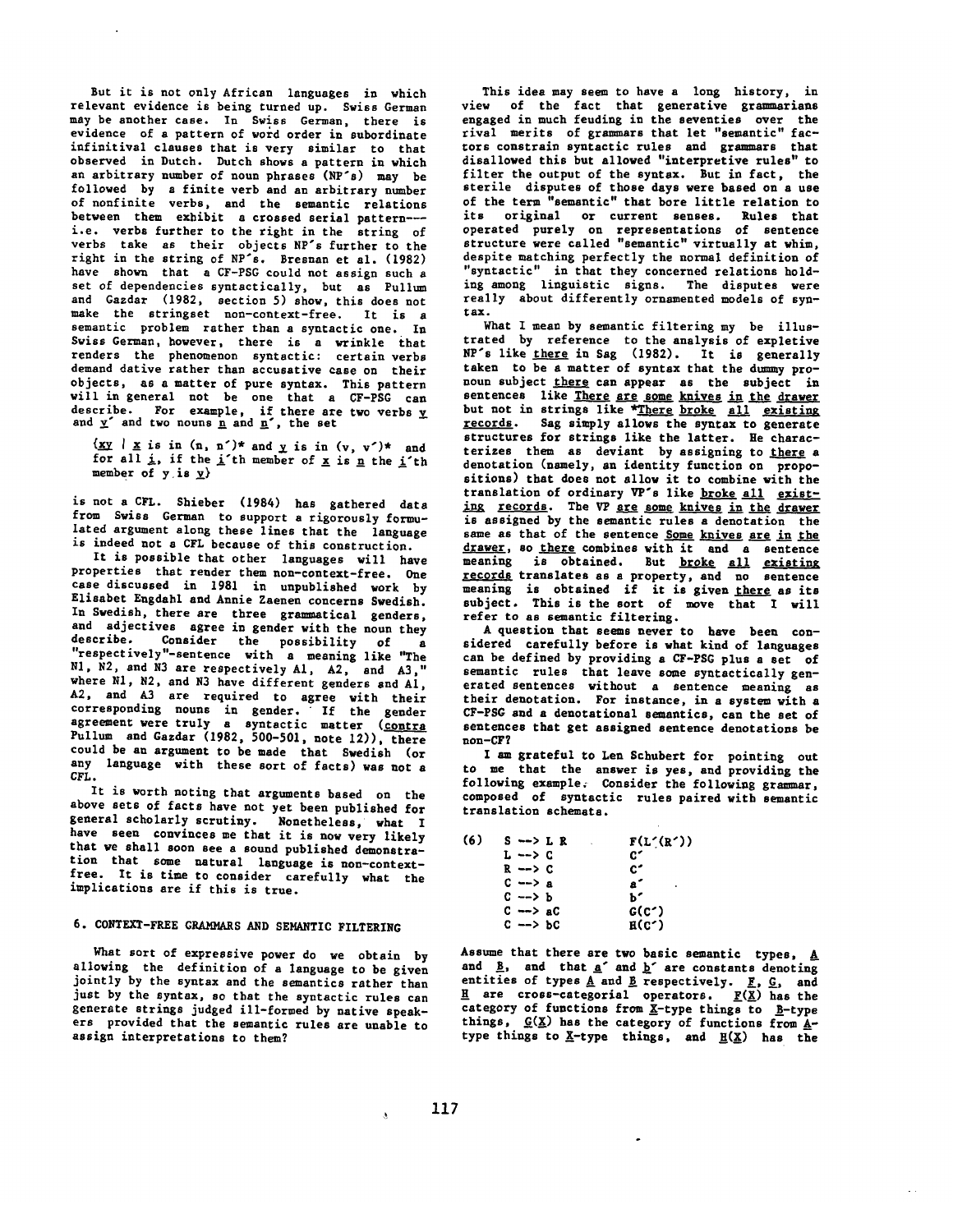category of functions from  $\underline{B}$ -type things to  $\underline{X}$ -type things. Given the semantic translation schemata, every different X constituent has a unique semantic category; the structure of the string is coded into the structure of its translation. But the first rule only yields a meaning for the S constituent if  $L'$  and  $R'$  are of the same category. Whatever semantic category may have been built up for an instance of  $L^7$ , the *F* operator applies to produce a function from things of that type to things of type B, and the rule says that this function must be applied to the translation of  $R'$ . Clearly, if  $R'$ has exactly the same semantic category as L' this will succeed in yielding a B-type denotation for S, and under all other circumstances S will fail to be assigned a denotation.

The set of strings of category S that are assigned denotations under these rules is thus

 $\{\underline{\mathbf{x}}\ \underline{\mathbf{x}}\ | \ \underline{\mathbf{x}} \text{ in } (\underline{\mathbf{a}}, \underline{\mathbf{b}})+\}$ 

which is a non-CF language. We know, therefore, that it is possible for semantic filtering of a set of syutactic rules to alter expressive power significantly. We know, in fact, that it would be possible to handle Bambara noun stems in this way and design a set of translation principles that would only allow a string "Noun-o-Noun" to be assigned a denotation if the two instances of  $\underline{N}$  were stringwise identical. What we do not know is how to formulate with clarity a principle of linguistic theory that adjudicates on the question of whether the resultant description, with its infinite number of distinct semantic categories, is permissible. Despite the efforts of Barbara Hall Partee and other scholars who have written on constraining the Montague semantics framework over the past ten years, questions about permissible power in semantic apparatus are still not very well explored.

One thing that is clear is that Gazdar and others who have claimed or assumed that NL's are context-free never intended to suggest that the entire mechanism of associating a sentence with a meaning could be carried out by a system equivalent to a pushdown automaton. Even if we take the notion "associating a sentence with a meaning" to be fully clear, which is granting a lot in the way of separating out pragmatic and discourse-related factors, it is obvious that operations beyond the power of a CY-PSG to define are involved. Things like identifying representations to which lambdaconversion can apply, determining whether ali variables are bound, checking that every indexed anaphoric element has an antecedent with the same index, verifying that a structure contains no vacuous quantification, and so on, are obviously of non-CF *character* when regarded as language recognition problems. Indeed, in one case, that of disallowing vacuous quantifiers, it has been conjectured (Partee and Marsh 1984), though not yet proved, that even an indexed grammar does not have the requisite power.

It therefore should not be regarded as surprising that mechanisms devised to handle the sort of tasks involved in assigning meanings to sentences can come to the rescue in cases where a given syntactic framework has insufficient expressive power. Nor should it be surprising that those syntactic theories that build into the syntax a power that amply suffices to achieve a suitable syntax-tosemantics mapping have no trouble accommodating all new sets of facts that turn up. The moment we adopt any mechanisms with greater than, say, context-free power, our problem is that we are faced with a multiplicity of ways to handle almost any descriptive problem.

### 7. GRAMMARS WITH INFINITE NONTERMINAL VOCABULARIES

Suppose we decide we want to reject the idea of allowing a souped-up semantic rule system do part of the job of defining the membership of the language. What syntactic options are reasonable ones, given the kind of non-context-free languages we think we might have to describe?

There is a large range of theories of grammar definable if we relax the standard requirement that the set  $N$  of nonterminal vocabulary of the grammar should be finite. Since a finite parser for such a grammar cannot contain an infinite list of nonterminals, if the infinite majority of the nonterminaIs are not to be useless symbols, the parser must be equipped with some way of parsing representations of nonterminals, i.e. to test arbitrary objects for membership in  $\underline{N}$ . If the tests do not guarantee results in finite time, then clearly the device may be of Turing-machine power, and may define an undecidable language. Two particularly interesting types of grammar that do not have this property are the following:

Indexed grammars. If members of N are built up using sequences of indices affixed to a members of a finite set of basic nonterminals, and rules in P are able to add or remove sequence-initial indices, attached to a given basic nonterminal, the expressive power achieved is that of the indexed grammars of Aho (1968). These have an automata-theoretic characterization in terms of a stack automaton that can build stacks inside other stacks but can only empty a stack after **all** the stacks within it have been emptied. The time complexity of the parsing problem is exponential.

Unification grammars. If members of N have internal hierarchical structure and parsing operations are permitted to match hierarchical representations one with another globally to determine whether they unify (roughly, whether there is a minimal consistent representation that includes the distinctive properties of both), and if the number of parses for a given sentence is kept to a finite number by requiring that we do not have

 $A \xrightarrow{\star} A$ 

for any A, then the expressive power seems to be weakly equivalent to the grammars that Joan Bresnan and Ron Kaplan have developed under the name **lexical-functional grammar** (LFG; see Bresnan, ed., 1982; cf. also the work of Martin Kay on unification grammars). The LFG languages include some non-indexed languages (Kelly Roach, unpublished work), and apparently have an NPcomplete parsing problem (Ron Kaplan, personal communication).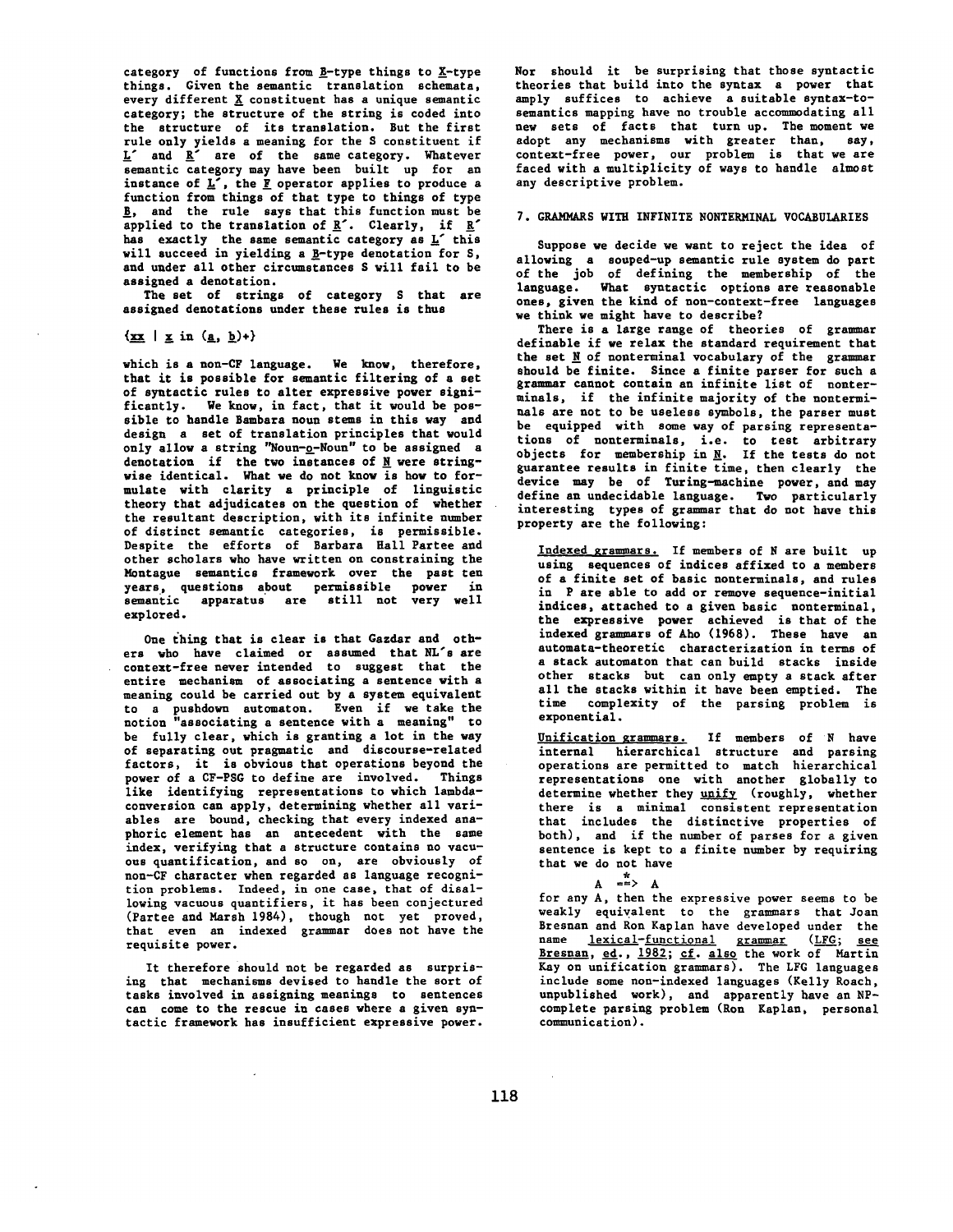Systems of this sort have an undeniable interest in connection with the study of natural language. Both theories of language structure and computational implementations of grammars can be usefully explored in such terms. My criticism of them would be that it seems to me that the expressive power of these systems is too extreme. Linguistically they are insufficiently restrictive, and computationally they are implausibly wasteful of resources. However, rather than attempt to support this vague prejudice with specific criticisms, I would prefer to use my space here to outline an alternative that seems to me extremely promising.

### 8. READ GRAMMARS AND NATURAL LANGUAGES

In his recent doctoral dissertation, Carl Pollard (1984) has given a detailed exposition and motivation for a class of grammars he terms head grammars. Roach (1984) has proved that the languages generated by head grammars constitute a full AFL, showing all the significant closure properties that characterize the class of CFL's. Head grammars have a greater expressive power, in terms of weak and strong generative capacity, than the CF-PSG's, but only to a very limited extent, as shown by some subtle and suprising results due to Roach (1984). For example, there is *a head* grammar for

 ${a^n b^n c^n a^n}$  |  $n \ge 0$ }

but not for

 ${a^n b^n c^n d^n a^n} \mid n \ge 0$ and there is a head grammar for  $\{vw \mid w \text{ is in } (a, b) \star \}$ 

but not for

 $\{ww \mid w \text{ is in } (a, b)^*\}.$ 

The time complexity of the recognition problem for head grammars is also known: a time bound proportional to the seventh power of the length of the input is sufficient to allow for recognition in the worst case on a deterministic Turing machine (Pollard 1984). This clearly places head grammars in the realm of tractable linguistic formalisms.

The extension Pollard makes in CF-PSG to obtain the head grammars is in essence fairly simple. First, he treats the notion "head" as a primitive. The strings of terminals his syntactic rules define are headed strings, which means they are associated with an indication of a designated element to be

known as the head. Second, he adds eight new "wrapping" operations to the standard concatenation operation on strings that a CF-PSG can define. For a given ordered pair <B,C> of headed strings there are twelve ways in which strings B and C can be combined to make a constituent A. I give here the descriptions of just two of them which I will use below:

- LCI(B,C): concatenate C onto end of B; first argument (B) is head of the result. Mnemonic: Left Concatenation with 1st as new head.
- LL2(B,C): wrap B around C, with head of B to the left of C; C is head of the result. Mnemonic: Left wrapping with head to the Right and  $2nd$  as new head.

The full set of operations is given in the chart in figure I.

A simple and linguistically motivated head grammar can be given for the Swiss German situation mentioned earlier. I will not deal with it here, because in the first place it would take considerable space, and in the second place it is very simple to read off the needed account from Pollard's (1984) treatment of the corresponding situation in Dutch, making the required change in the syntax of case-marking.

In the next section I apply head grammar to cases like that of Bambara noun reduplication.

#### 9. THE RIDDLE OF REDUPLICATION

I have shown in section 6 that the set of Bambara complex nouns of the form "Noun---o-Noun" could be described using semantic filtering of a contextfree grammar. Consider now how a head grammar could achieve a description of the *same* facts. Assume, to simplify the situation, just two noun stems in Bambara, represented here as  $a$  and  $b$ . The following head grammar generates the language  ${x \circ y}$   $\mid x, y \text{ are in } (a, b)$ +):

| Figure 1: combinatory operations in head grammar |     |                        |     |              |   |     |     |     |              |                 |                                                                                                       |              |  |
|--------------------------------------------------|-----|------------------------|-----|--------------|---|-----|-----|-----|--------------|-----------------|-------------------------------------------------------------------------------------------------------|--------------|--|
|                                                  | LC1 | $^{\circ}$ LC2 $\perp$ | RC1 | RC2 LL1      |   | LL2 | LR1 | LR2 | RL1          | R <sub>L2</sub> | RRI<br>******   ~****   *****   *****   *****   ~****   ~****   *****   *****   *****   *****   ***** | $R_{\rm R2}$ |  |
| Leftward or                                      |     |                        |     |              |   |     |     |     |              |                 |                                                                                                       |              |  |
| Rightward?                                       |     | L                      | R   | R            | L | L   | R   | R   | L            | L               | R                                                                                                     | R            |  |
| Concatenate,<br>wrap Left,                       |     |                        |     |              |   |     |     |     |              |                 |                                                                                                       |              |  |
| wrap Right?                                      | C   | c                      | C.  | $\mathbf{c}$ | L | L   | L   |     | $\mathbf{R}$ | $\mathbf{R}$    | R                                                                                                     | R            |  |
| $1$ or $2$ is<br>head of the                     |     |                        |     |              |   |     |     |     |              |                 |                                                                                                       |              |  |
| result?                                          |     |                        |     |              |   |     |     |     |              |                 |                                                                                                       |              |  |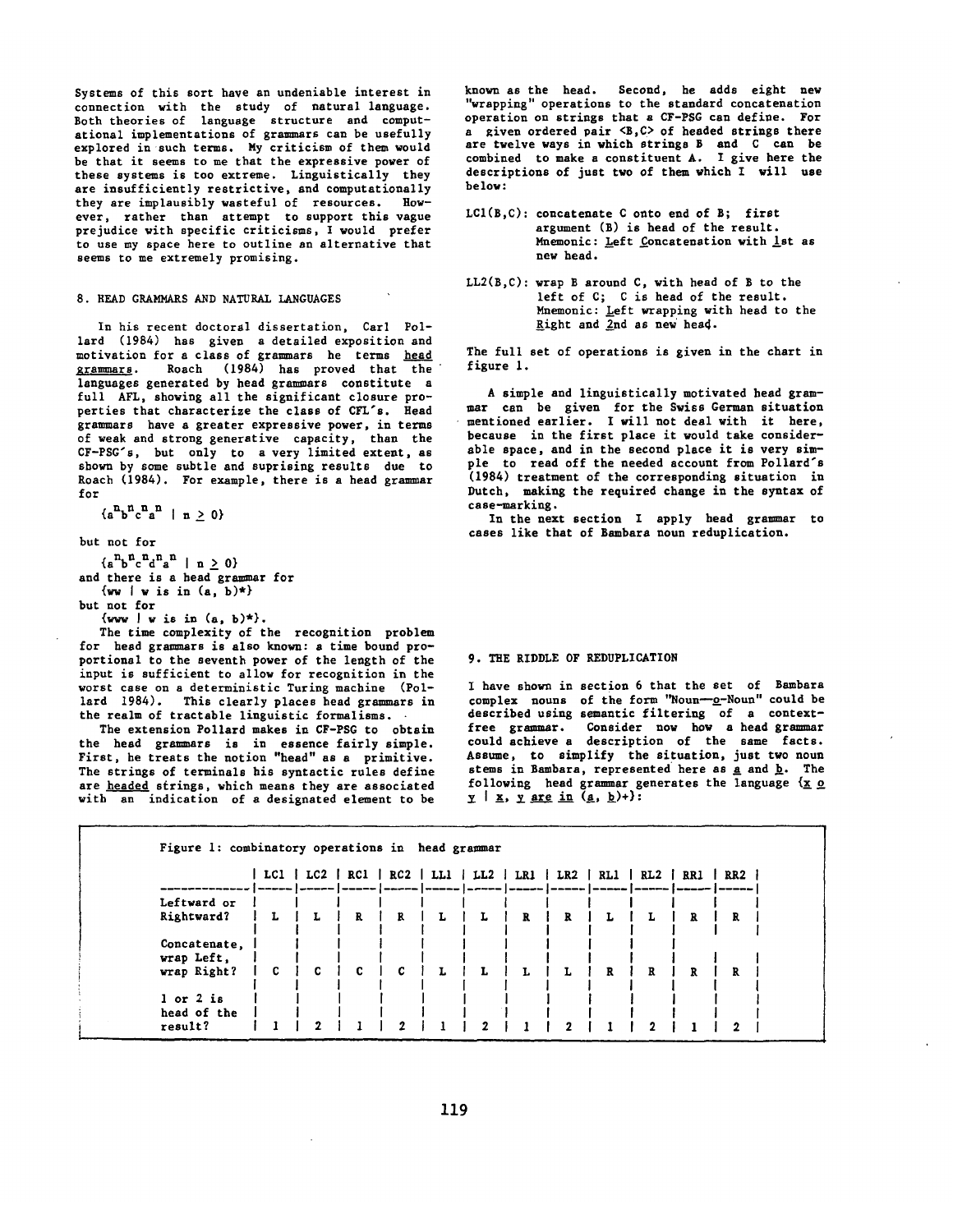| (7) |  | Syntax                                                                                        | Lexicon |                      |  |  |
|-----|--|-----------------------------------------------------------------------------------------------|---------|----------------------|--|--|
|     |  | $S \rightarrow -\rightarrow \text{LCl}(M, A)$                                                 |         | $\rightarrow$ ---> a |  |  |
|     |  | $S \leftarrow-> LCI(N, B)$                                                                    |         | B ---> b             |  |  |
|     |  | $M \leftarrow \rightarrow \text{LL2}(X, 0)$                                                   |         | 0 ---> o             |  |  |
|     |  | $N$ ---> $LL2(Y, 0)$                                                                          |         | $2 \rightarrow 2$    |  |  |
|     |  | $X$ ---> $LL2(Z, A)$                                                                          |         |                      |  |  |
|     |  | $Y \longrightarrow LL2(Z, B)$                                                                 |         |                      |  |  |
|     |  | $Z \longrightarrow LCl(X, A)$                                                                 |         |                      |  |  |
|     |  | Z $\leftarrow$ $\leftarrow$ $\leftarrow$ $\leftarrow$ $\left(\frac{1}{1}, \frac{1}{2}\right)$ |         |                      |  |  |

The structure this grammar assigns to the string ba-o-ba is shown in figure 2 in the form of a tree with crossing branches, using asterisks to indicate heads (or strictly, nodes through which the path from a label to the head of its terminal string )asses).



We know, therefore, that there are at least two options available to us when we consider how a case like Bambara may be described in rigorous and computationally tractable terms: semantic filtering of a CF-PSG, or the use of head grammars. However, I would like to point to certain considerations suggesting that although both of these options are useful as existence proofs and mathematical benchmarks, neither is the right answer for the Bembara case. The semantic filtering account of Bembara complex nouns would imply that every complex noun stem in Bambara was of a different semantic category, for the encoding of the exact repetition of the terminal string of the noun stem would have to be in terms of a unique compositional structure. This seems inherent implausible; "dog-catchercatcher-catcher" should have the same semantic category as "dog-catcher-catcher" (both should denote properties, I would assume). And the head grammar account of the same facts has two peculiarities. First, it predicts a peculiar structure of word-internal crossing syntactic dependencies (for example, that in dog-catcher-o-dog-catcher, one constituent is dog-dog and another is dog-catcher-~-doR) that seem unmotivated and counter-intuitive.

Second, the grammar for the set of complex nouns is profligate in the sense of Pullum (1983): there are inherently and necessarily more nonterminals involved than terminals---and thus more different ad hoc syntactic categories than there are noun stems. Again, this seems abhorrent.

What is the correct description? My analytical intuition (which of course, I do not ask others to accept unquestioningly) is that we need a direct reference to the reduplication of the surface string, and this is missing in both accounts. Somehow I think the grammatical rules should reflect the notion "repeat the morpheme-string" directly, and by the same token the parsing process should directly recognize the reduplication of the noun stem rather than happen indirectly to guarantee it.

I even think there is evidence from English that offers support for such an idea. There is a construction illustrated by phrases like Tracy hit it and hit it and hit it. that was discussed by Browne (1964), an unpublished paper that is summarized by Lakoff and Peters (1969, 121-122, note 8). It involves reduplication of a constituent (here, a verb phrase). One of the curious features of this construction is that if the reduplicated phrase is an adjective phrase in the comparative degree, the expression of the comparative degree must be identical throughout, down to the morphological and phonological level:

(8)a. Kimgot lonelier and lonelier and lonelier.

b. Kim got more and more and more lonely. c. \*Kim got lonelier and more lonely and lonelier.

This is a problem even under transformational conceptions of grammar, since at the levels where syntactic transformations apply, lonelier and more lonely are generally agreed to be indistinguishable. The symmetry must be preserved at the phonological level. I suggest that again a primitive syntactic operation "repeat the morpheme-string" is called for. I have no idea at this stage how it would be appropriate to formalize such an operation and give it a place in syntactic theory.

## 10. CONCLUSION

The arguments originally given at the start of the era of generative grammar were correct in their conclusion that NL's cannot be treated as simply regular sets of strings, as some early information-theoretic models of language users would have had it. However, questions of whether NL's were CFL's were dismissed rather too hastily; English was never shown to be outside the class of CFL's or even the DCFL's (the latter question never even having been raised), and for other languages the first apparently valid arguments for non-CFL status are only now being framed. If we are going to employ supra-CFL mechanisms in the characterizing and processing of NL's, there are a host of items in the catalog for us to choose among. I have shown that semantic filtering is capable of enhancing the power of a CF-PSG, and so, in many different ways, is relaxing the finiteness condition on the nonterminal vocabulary. Both of these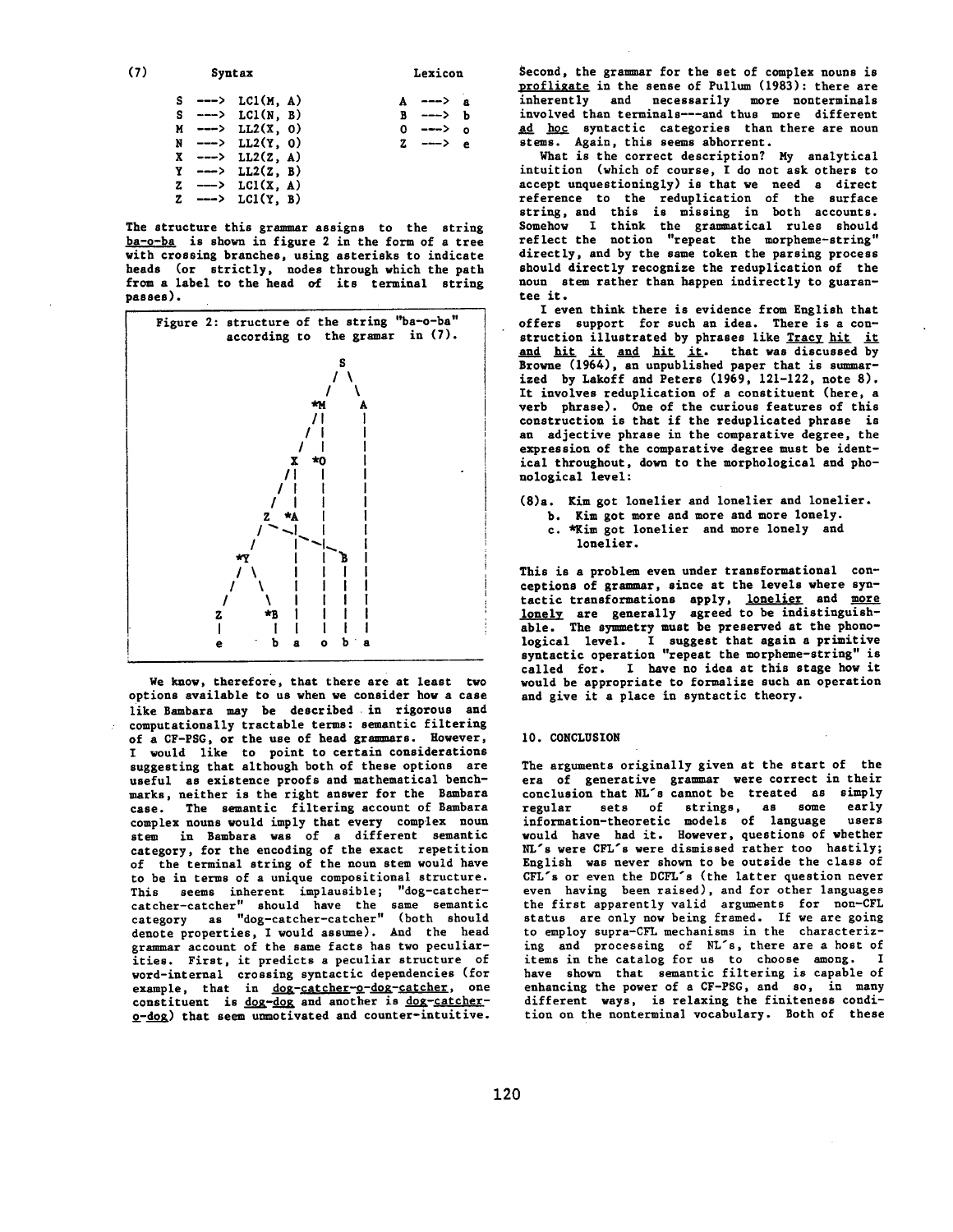moves are likely to inflate expressive power quite dramatically, it seams to me. One of the most modest extensions of CF-PSG being explored is Pollard's head grammar, which has enough expressive power to handle the cases that seem likely to arise, but I have suggested that even so, it does not seem to be the right formalism to cover the case of the complex nouns in the lexicon of Sambare. Something different is needed, and it is not quite clear what.

This is a familiar situation in linguistics. Description of facts gets easier as the expressive power of one's mechanisms is enhanced, hut choosing among alternatives, of course, get harder. What I would offer as a closing suggestion is that until we *are* able to encode different theoretical proposals (head *grammar,* string transformations, LFG, unification grammar, definite clause grammar, indexed grammars, semantic filtering) in a single, implemented, well-understood formalism, our efforts to be sure we have shown one proposal to be better than another will be, in Gerald Gazdar's scathing phrase, "about as sensible as *claims* to the effect that Turing machines which employ narrow grey tape are less powerful than ones employing wide orange tape" (1982, 131). In this connection, the aims of the PATE project at SRI International seem particularly helpful. If the designers of PATE *can* demonstrate.that it has enough flexibility to encode rival descriptions of NL's like English, Bambara, Engenni, Dutch, Swedish, and Swiss German, and to do this in a neutral way, there may be some hope in the future (as there has not been in the past, as far as I can see) of evaluating alternative linguistic theories and descriptions as rigorously as computer scientists evaluate alternative sorting algorithms or LISP implementations.

#### REFERENCES

- Bermudez, Manuel (1984) Regular Lookahead and Lookback in LR Parsers. PhD thesis, University of California, Santa Cruz.
- Bresnan, Joan W., ed. (1982) The Mental Representation of Grammatical Relations. MIT Press, Cambridge, MA.
- Browne, Wayles (1964) "On adjectival comparison and
- reduplication in English." Unpublished paper. Carlson, Creg (1983) "Marking constituents," in Frank Heny, ed., Linguistic Categories: Auxi-<u>liaries and Related Puzzles; vol. 1: Categories,</u> 69-98. D. Reidel, Dordrecht.
- Chomsky, Noam (1957) Syntactic Structures. Mouton, The Hague.
- Church, Kenneth (1980) On Memory Limitations in Natural Language Processing. M.Sc. thesis, MIT. Published by Indiana University Linguistics Club, Bloomington IN.
- Culy, Christopher (forthcoming) "The complexity of the vocabulary of Bambara.
- Daly, R. T. (1974) Applications of the Mathematical Theory of Linguistics. Mouton, The Hague.
- Gazdar, Gerald (1981a) "Unbounded dependencies and coordinate structure. Linguistic Inquiry 12, 155-184.
- Cazdar, Gerald (1981b) "On syntactic categories." Philosophical Transactions of the Royal Society (Series B) 295, 267-283.
- Gazdar, Gerald (1982) "Phrase structure grammar," in Jacobson and Pullum, eds., 131-186.
- Gazdar, Gerald; Pullum, Geoffrey K.; and Sag, Ivan A. (1982) "Auxiliaries and related phenomena in a restrictive theory of grammar," Language 58, 591-638.
- Hagège, Claude (1976) "Relative clause centerembedding and comprehensibility," Linguistic <u>Inquiry</u> 7, 198-201.
- Higginbotham, James (1984) "English is not a context-free language." Linguistic Inquiry 15, 225-234.
- Jacobson, Pauline, and Pullum, Geoffrey K., eds. (1982) The Nature of Syntactic Representation. D. Reidel, Dordrecht, Holland.
- Lakoff, George, and Peters, Stanley (1969) "Phrasal conjunction and symmetric predicates," in David A. Reibel and Sanford A. Schane, eds., Modern Studies in English. Prentice-Hall, Englewood Cliffs.
- Langendoen, D. Terence (1975) "Finite-state parsing of phrase-structure languages and the status of readjustment rules in grammar," Inquiry 5, 533-554.
- Langendoen, D. Terence (1981) "The generative capacity of word-formation components," Linguistic Inquiry 12, 320-322.
- Langendoen, D. Terence, and Postal, *Paul* M. (1984) "English and the class of context-free languages," unpublished paper.
- Levelt, W. J. M. (1974) Formal Grammars in Linguis-<u>tics and Psycholinguistics</u> (vol. II): Applications in Linguistic Theory. Mouton, The Hague.
- Marcus, Mitchell (1980) <u>A Theory of Syntactic</u> Recognition for Natural Language. MIT Press, Cambridge MA.
- Manaster-Ramer, Alexis (1983) "The soft formal underbelly of theoretical syntax," in Papers from the Nineteenth Regional Meeting, Chicago Linguistic Society, Chicago IL.
- Nozick, Robert (1974) Anarchy, State, and Utopia. Basic Books, New York.
- Partee, Barbara, and William Marsh (1984) "How non-context-free is variable binding?" Presented at the Third Nest Coast Conference on Formal Linguistics, University of California, Santa Cruz.
- Pereira, Fernando (1984) "A new characterization of attachment preferences," in D. R. Dowty, L. Karttunen, and A. M. Zwicky, eds., <u>Natural</u> Language Processing: Psycholinguistic, Computational and Theoretical Perspectives. Cambridge University Press, New York NY.
- Pollard, Carl J. (1984) Generalized phrase Structure Grammars, Head Grammars, and Natural Languages. Ph.D. thesis, Stanford University.
- Pullum, Geoffrey K. (1979) <u>Rule Interaction and the</u> <u>Organization of a Grammar</u>. Garland, New York.
- Pullam, Geoffrey K. (1983) "Context-freeness and the computer processing of human languages," in 21st Annual Meeting of the Assocation for Computational Linguistics: Proceedings of the Conference, 1-6. ACL, Menlo Park CA.